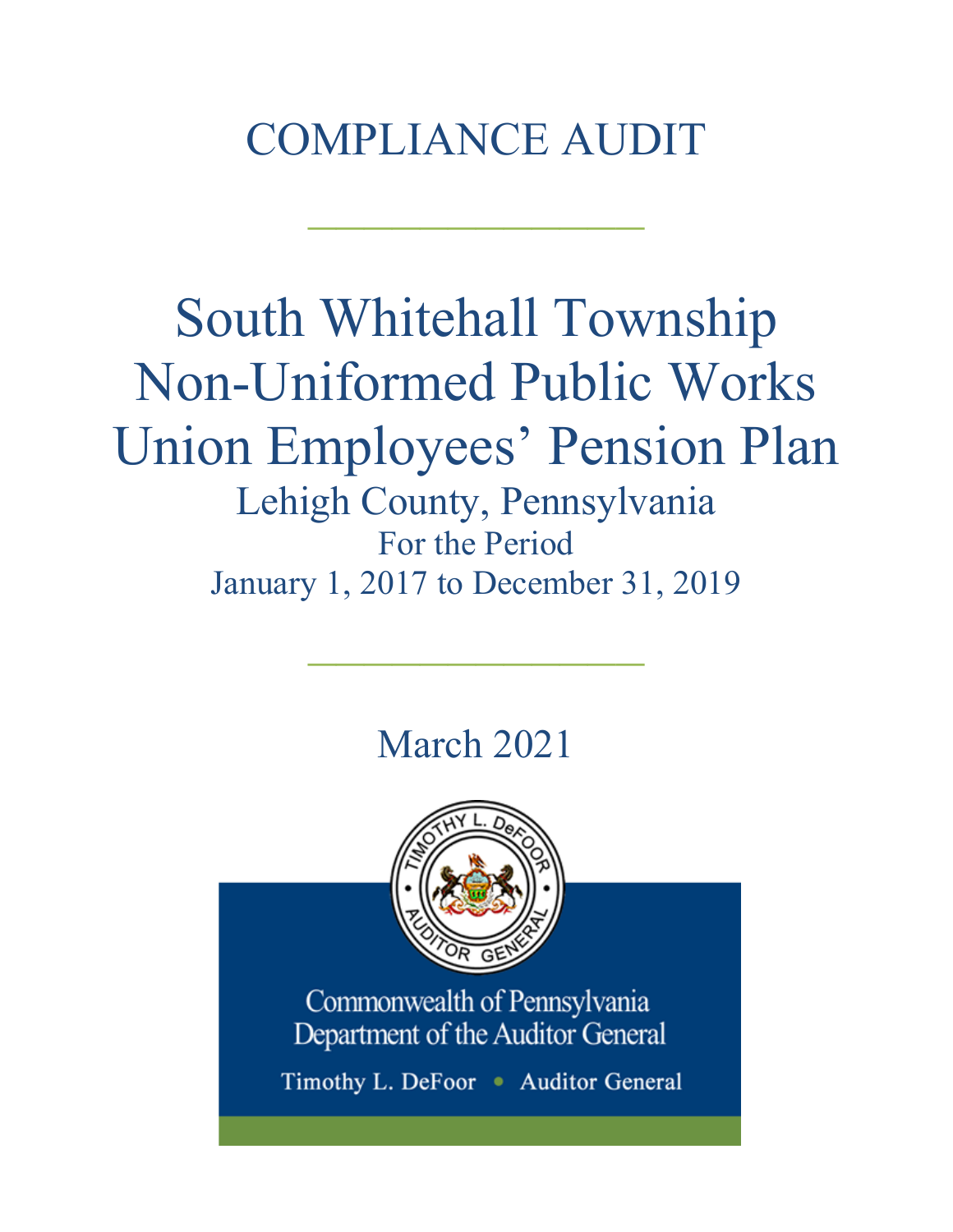

**Commonwealth of Pennsylvania** Department of the Auditor General Harrisburg, PA 17120-0018 Facebook: Pennsylvania Auditor General Twitter: @PAAuditorGen www.PaAuditor.gov

TIMOTHY L. DEFOOR **AUDITOR GENERAL** 

The Board of Township Commissioners South Whitehall Township Lehigh County Allentown, PA 18104

We have conducted a compliance audit of the South Whitehall Township Non-Uniformed Public Works Union Employees' Pension Plan for the period January 1, 2017 to December 31, 2019. We also evaluated compliance with some requirements subsequent to that period when possible. The audit was conducted pursuant to authority derived from the Municipal Pension Plan Funding Standard and Recovery Act (Act 205 of 1984, as amended, 53 P.S. § 895.402(j)), which requires the Auditor General, as deemed necessary, to audit every municipality which receives general municipal pension system state aid and every municipal pension plan and fund in which general municipal pension system state aid is deposited. The audit was not conducted, nor was it required to be, in accordance with Government Auditing Standards issued by the Comptroller General of the United States. We planned and performed the audit to obtain sufficient, appropriate evidence to provide a reasonable basis for our finding and conclusions based on our audit objective. We believe that the evidence obtained provides a reasonable basis for our finding and conclusions based on our audit objective.

The objective of the audit was to determine if the pension plan was administered in compliance with applicable state laws, regulations, contracts, administrative procedures, and local ordinances and policies.

Our audit was limited to the areas related to the objective identified above. To determine whether the pension plan was administered in compliance with applicable state laws, regulations, contracts, administrative procedures, and local ordinances and policies, our methodology included the following:

We determined whether state aid was properly determined and deposited in accordance with Act 205 requirements by verifying the annual deposit date of state aid and determining whether deposits were made within 30 days of receipt for all years within the period under audit.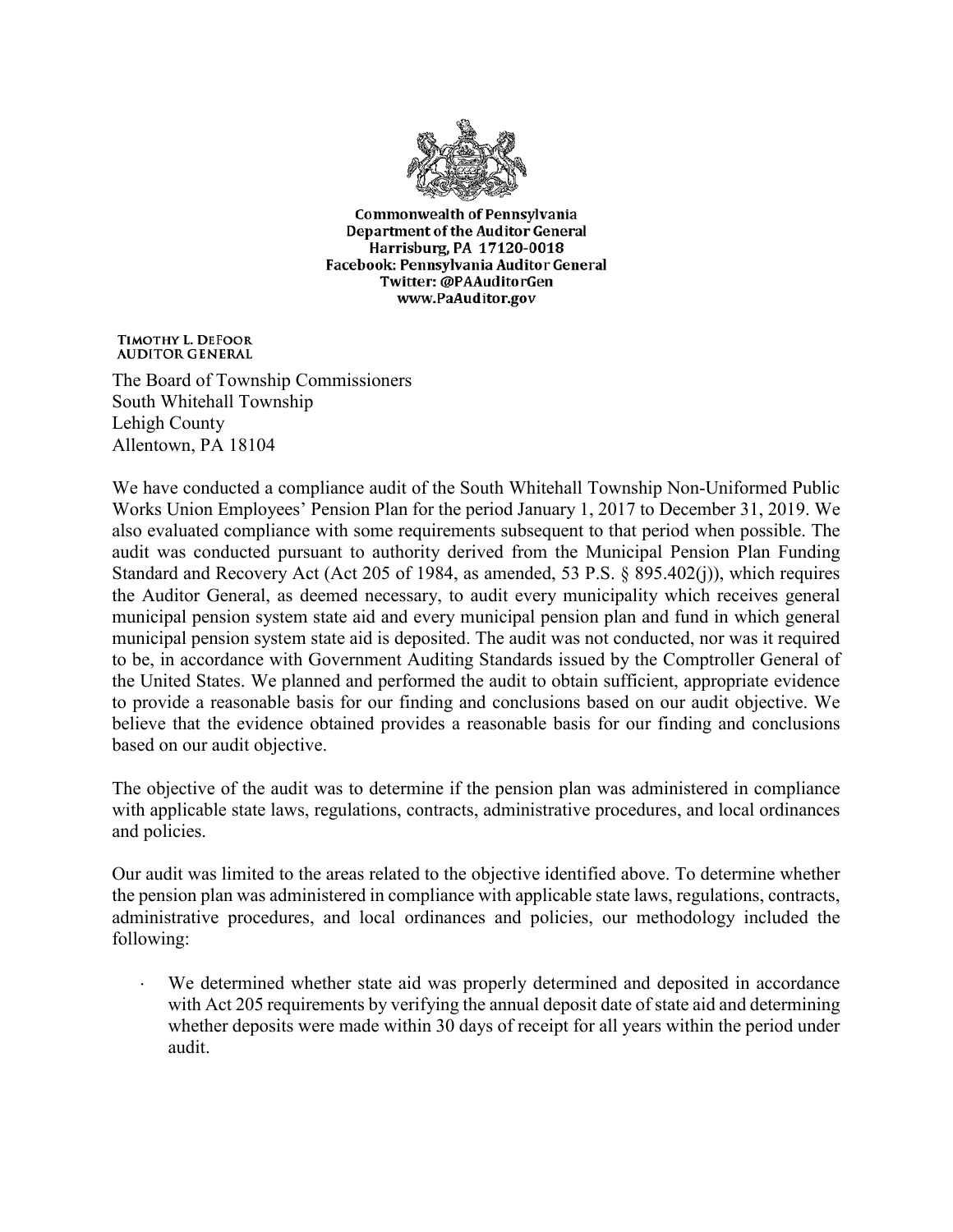- ⋅ We determined whether annual employer contributions were calculated and deposited in accordance with the plan's governing document and applicable laws and regulations by examining the municipality's calculation of the plan's annual financial requirements and minimum municipal obligation (MMO) and comparing these calculated amounts to amounts actually budgeted and deposited into the pension plan as evidenced by supporting documentation.
- We determined whether annual employee contributions were calculated, deducted, and deposited into the pension plan in accordance with the plan's governing document and applicable laws and regulations by testing total members' contributions on an annual basis using the rates obtained from the plan's governing document in effect for all years within the period under audit and examining documents evidencing the deposit of these employee contributions into the pension plan.
- We determined whether retirement benefits calculated for the plan members who retired and elected to vest during the current audit period, and through the completion of our fieldwork procedures, represent payments to all (and only) those entitled to receive them and were properly determined and disbursed in accordance with the plan's governing document, applicable laws, and regulations by recalculating the amount of the monthly pension benefits due to the retired individuals and comparing these amounts to supporting documentation evidencing amounts determined and actually paid and payable to the recipients.
- We determined whether the January 1, 2015, January 1, 2017, and January 1, 2019 actuarial valuation reports were prepared and submitted by March 31, 2016, 2018, and 2020, respectively, in accordance with Act 205 and whether selected information provided on these reports is accurate, complete, and in accordance with plan provisions to ensure compliance for participation in the state aid program by comparing selected information to supporting source documentation.

Township officials are responsible for establishing and maintaining effective internal controls to provide reasonable assurance that the South Whitehall Township Non-Uniformed Public Works Union Employees' Pension Plan is administered in compliance with applicable state laws, regulations, contracts, administrative procedures, and local ordinances and policies. As previously described, we tested transactions, interviewed selected officials, and performed procedures to the extent necessary to provide reasonable assurance of detecting instances of noncompliance with legal and regulatory requirements or noncompliance with provisions of contracts, administrative procedures, and local ordinances and policies that are significant within the context of the audit objective.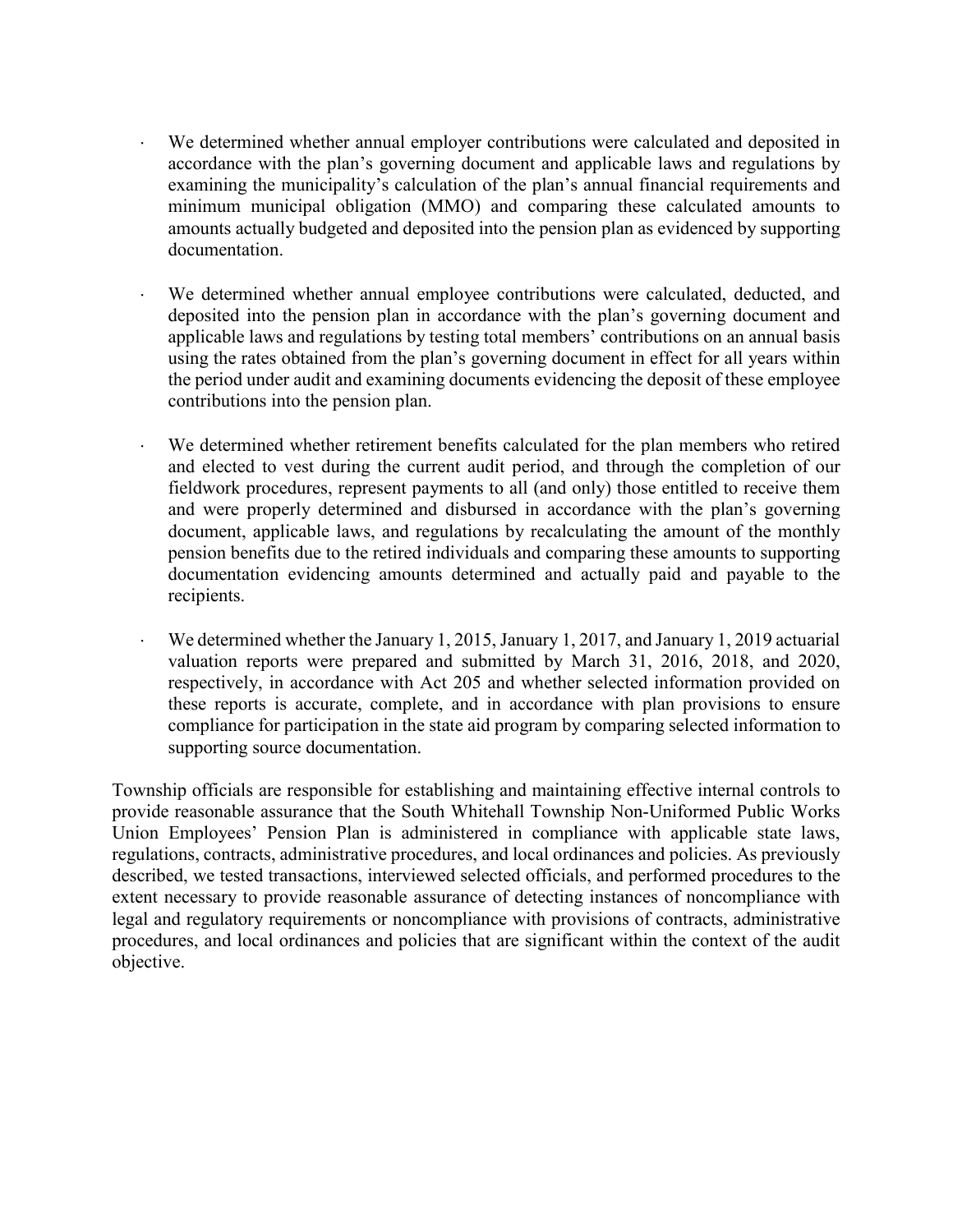The results of our procedures indicated that, in all significant respects, the South Whitehall Township Non-Uniformed Public Works Union Employees' Pension Plan was administered in compliance with applicable state laws, regulations, contracts, administrative procedures, and local ordinances and policies, except as noted in the following finding further discussed later in this report:

Finding – Failure To Properly Determine And Fully Pay The Minimum Municipal Obligation Of The Plan

The accompanying supplementary information is presented for purposes of additional analysis. We did not audit the information or conclude on it and, accordingly, express no form of assurance on it.

The contents of this report were discussed with officials of South Whitehall Township and, where appropriate, their responses have been included in the report. We would like to thank township officials for the cooperation extended to us during the conduct of the audit.

February 19, 2021 Timothy L. DeFoor

Auditor General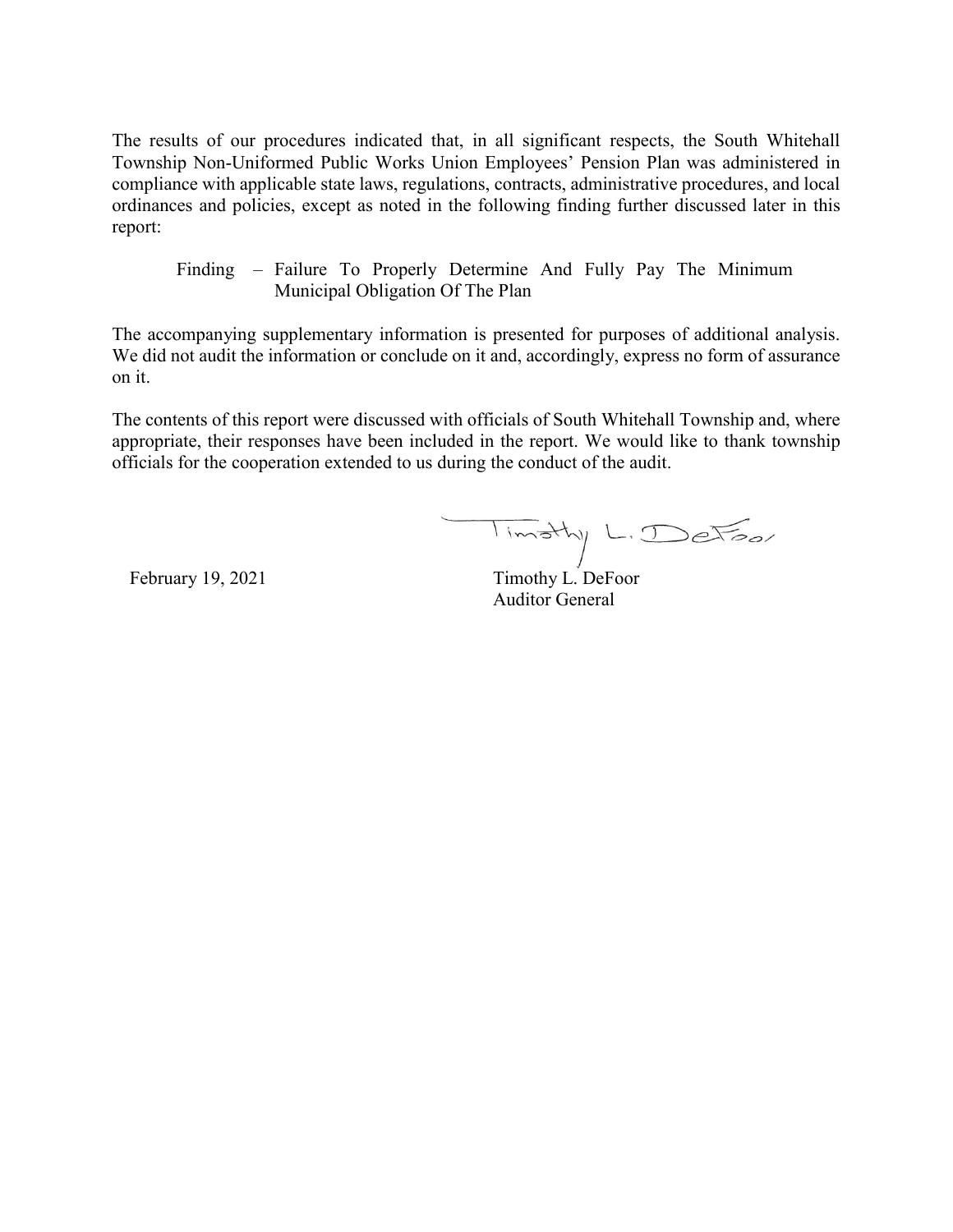# **CONTENTS**

|                                                                   | Page |
|-------------------------------------------------------------------|------|
|                                                                   |      |
| Finding and Recommendation:                                       |      |
| Finding – Failure To Properly Determine And Fully Pay The Minimum |      |
|                                                                   |      |
|                                                                   |      |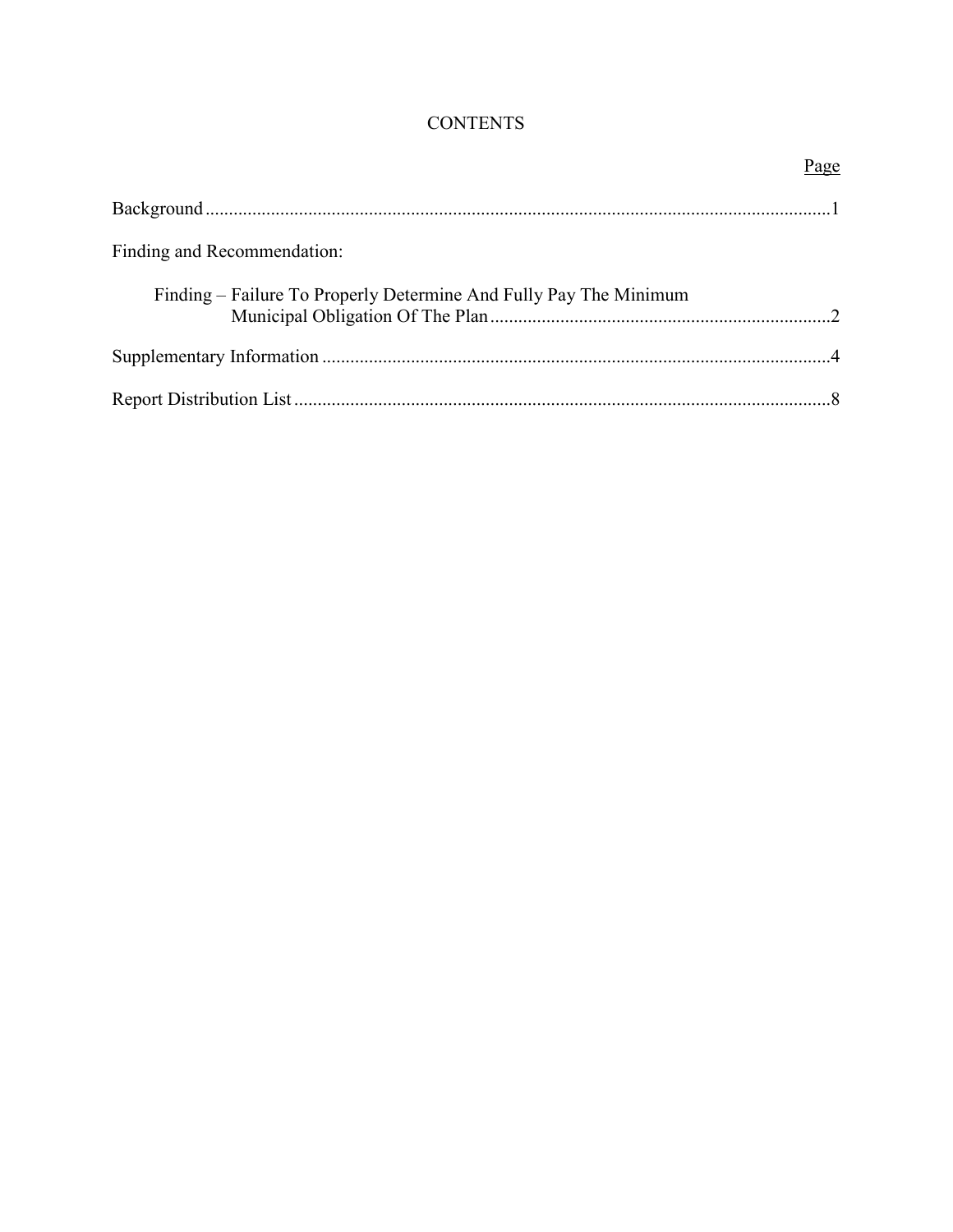### **BACKGROUND**

On December 18, 1984, the Pennsylvania Legislature adopted the Municipal Pension Plan Funding Standard and Recovery Act (P.L. 1005, No. 205, as amended, 53 P.S. § 895.101 et seq.). The Act established mandatory actuarial reporting and funding requirements and a uniform basis for the distribution of state aid to Pennsylvania's public pension plans.

Annual state aid allocations are provided from a 2 percent foreign (out-of-state) casualty insurance premium tax, a portion of the foreign (out-of-state) fire insurance tax designated for paid firefighters and any investment income earned on the collection of these taxes. Generally, municipal pension plans established prior to December 18, 1984, are eligible for state aid. For municipal pension plans established after that date, the sponsoring municipality must fund the plan for three plan years before it becomes eligible for state aid. In accordance with Act 205, a municipality's annual state aid allocation cannot exceed its actual pension costs.

In addition to Act 205, the South Whitehall Township Non-Uniformed Public Works Union Employees' Pension Plan is also governed by implementing regulations published at Title 16, Part IV of the Pennsylvania Code and applicable provisions of various other state statutes.

The South Whitehall Township Non-Uniformed Public Works Union Employees' Pension Plan is a single-employer defined benefit pension plan locally controlled by the provisions of Ordinance 448, as amended. The plan is also affected by the provisions of collective bargaining agreements between the township and its non-uniformed public works employees. The plan was established December 31, 1967. Active members are required to contribute 1 percent of compensation to the plan. As of December 31, 2019, the plan had 19 active members, 9 terminated members eligible for vested benefits in the future, and 25 retirees receiving pension benefits.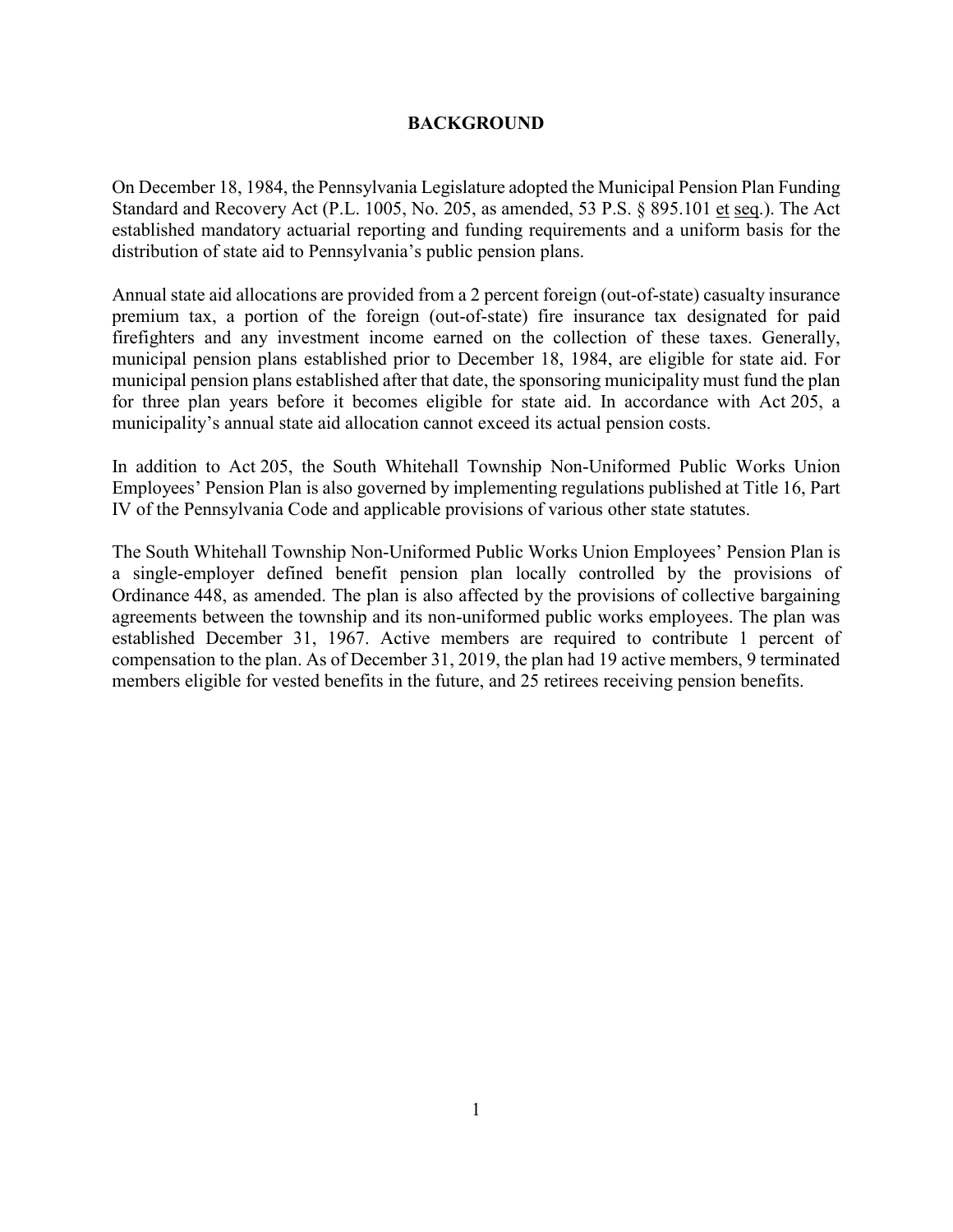# SOUTH WHITEHALL TOWNSHIP NON-UNIFORMED PUBLIC WORKS UNION EMPLOYEES' PENSION PLAN FINDING AND RECOMMENDATION

# **Finding – Failure To Properly Determine And Fully Pay The Minimum Municipal Obligation Of The Plan**

Condition: Plan officials did not properly determine or fully pay the minimum municipal obligation (MMO) of the non-uniformed public works union employees' pension plan for the year 2019, as required by Act 205. The municipality understated the amortization component of its 2019 MMO; and as a result, based upon an estimate prepared by this department, the municipality had an outstanding MMO due the plan amounting to \$164,237, for the year 2019.

Criteria: With regard to the MMO, Section 302(b)(1) of Act 205 states, in part:

Annually, the chief administrative officer of the pension plan shall determine the financial requirements of the pension plan for the following plan year. The financial requirements of the pension plan for the following plan year shall be based on the most recent actuarial valuation report of the pension plan prepared pursuant to Chapter 2. Unless the assets of the pension plan equal the present value of future benefits as reported pursuant to section 202(b)(2), the financial requirements of the pension plan shall be the normal cost and administrative expense requirements for the following plan year and, if the pension plan has an unfunded actuarial accrued liability pursuant to the most recent actuarial valuation report, the amortization contribution requirement for the following plan year…

Furthermore, Section 302(e) of Act 205 states:

Any amount of the minimum obligation of the municipality which remains unpaid as of December 31 of the year in which the minimum obligation is due shall be added to the minimum obligation of the municipality for the following year, with interest from January 1 of the year in which the minimum obligation was first due until the date the payment is paid at a rate equal to the interest assumption used for the actuarial valuation report or the discount rate applicable to treasury bills issued by the Department of Treasury of the United States with a six-month maturity as of the last business day in December of the plan year in which the obligation was due, whichever is greater, expressed as a monthly rate and compounded monthly.

Cause: Plan officials did not comply with the Act 205 requirements because of a documentation error.

Effect: The proper determination of the plan's MMO using the most recent actuarial valuation report ensures plan officials can properly allocate the necessary resources to the pension plan for the upcoming year. The failure to fully pay the MMO could result in the plan not having adequate resources to meet current and future benefit obligations to its members.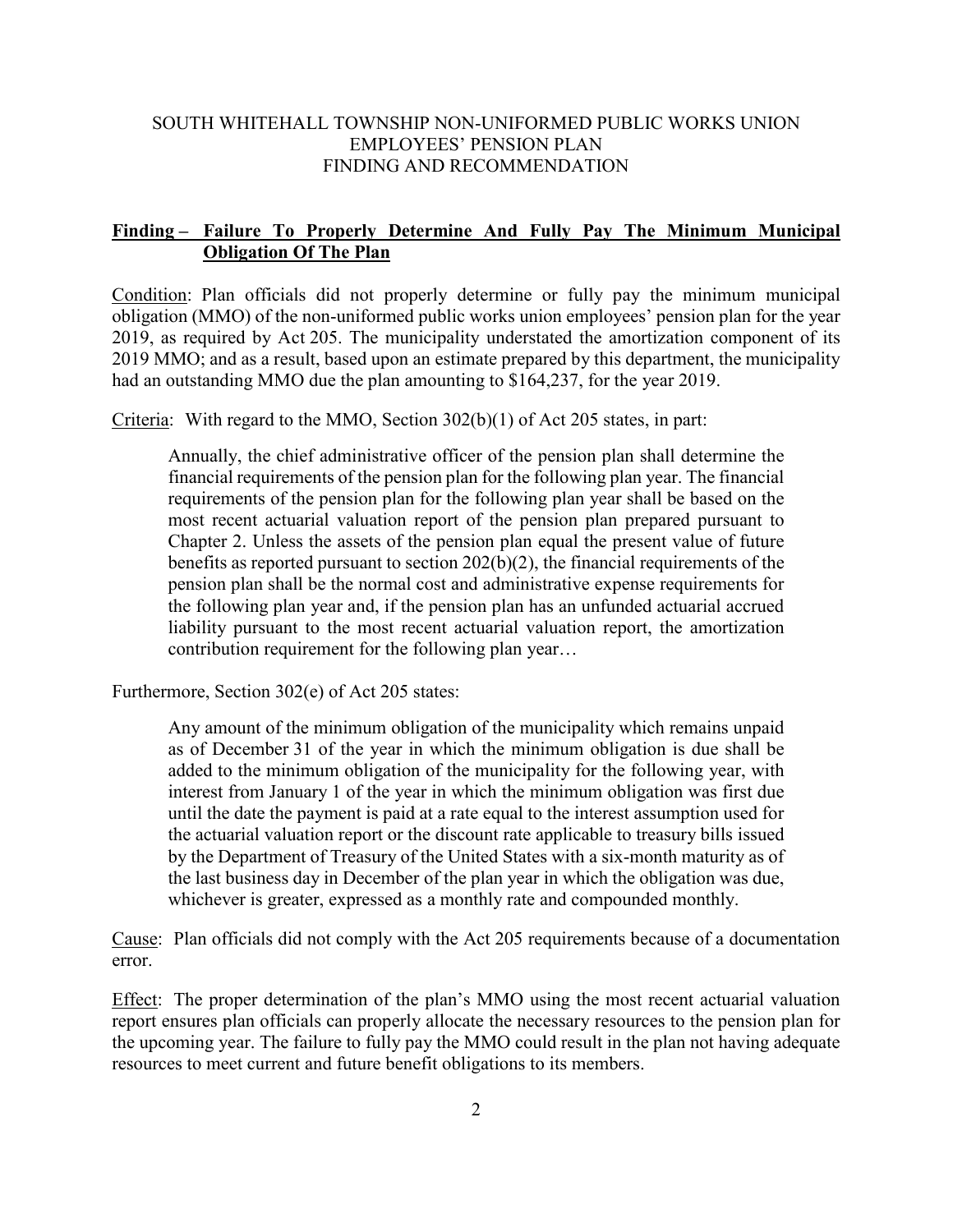# SOUTH WHITEHALL TOWNSHIP NON-UNIFORMED PUBLIC WORKS UNION EMPLOYEES' PENSION PLAN FINDING AND RECOMMENDATION

# **Finding – (Continued)**

Due to the municipality's failure to fully pay the 2019 MMO by the December 31, deadline, the municipality must add the 2019 MMO outstanding balance to the current year's MMO and include interest, as required by Act 205.

Recommendation: We recommend that the municipality pay the outstanding MMO due to the non-uniformed public works union employees' pension plan for the year 2019, with interest, in accordance with Section 302(e) of Act 205. A copy of the interest calculation must be maintained by the township for examination during our next audit of the plan.

Furthermore, we recommend that, in the future, plan officials properly determine and fully pay the MMO due the plan in accordance with Act 205.

Management's Response: Township officials agreed with the finding without exception.

Auditor's Conclusion: Compliance will be evaluated during our next audit of the plan.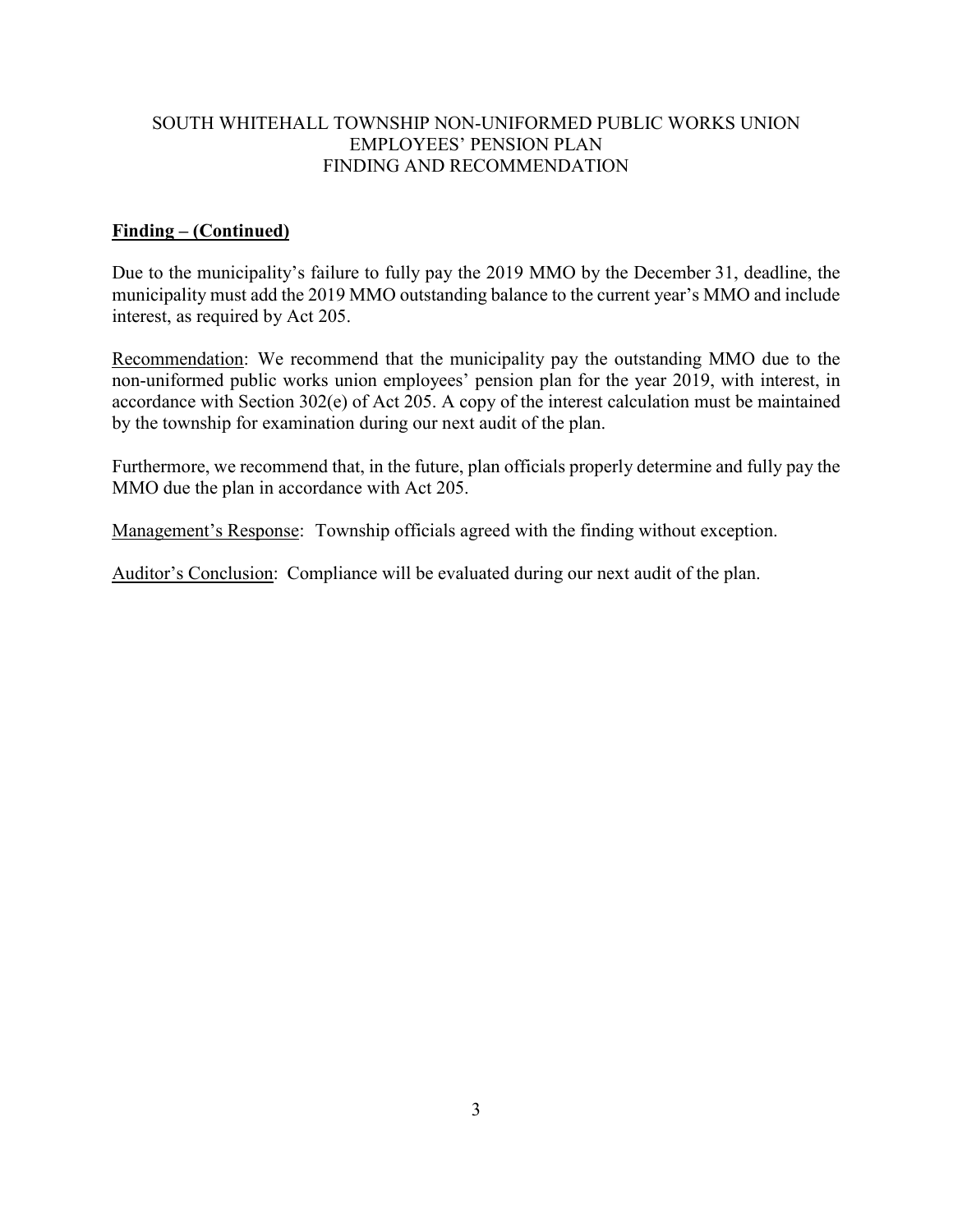# SOUTH WHITEHALL TOWNSHIP NON-UNIFORMED PUBLIC WORKS UNION EMPLOYEES' PENSION PLAN SUPPLEMENTARY INFORMATION (UNAUDITED)

#### SCHEDULE OF FUNDING PROGRESS

Historical trend information about the plan is presented herewith as supplementary information. It is intended to help users assess the plan's funding status on a going-concern basis, assess progress made in accumulating assets to pay benefits when due, and make comparisons with other state and local government retirement systems.

The actuarial information is required by Act 205 biennially. The historical information, beginning as of January 1, 2015, is as follows:

|                | $\left(1\right)$          | (2)                       | (3)                        | (4)     |
|----------------|---------------------------|---------------------------|----------------------------|---------|
|                |                           |                           | Unfunded                   |         |
|                |                           | Actuarial                 | (Assets in                 |         |
|                |                           | Accrued                   | Excess of)                 |         |
|                | Actuarial                 | Liability                 | Actuarial                  |         |
| Actuarial      | Value of                  | $(AAL)$ -                 | Accrued                    | Funded  |
| Valuation      | Assets                    | Entry Age                 | Liability                  | Ratio   |
| Date           | (a)                       | (b)                       | $(b) - (a)$                | (a)/(b) |
| $01 - 01 - 15$ | $\mathbb{S}$<br>7,204,322 | 8,812,149<br>$\mathbb{S}$ | $\mathcal{S}$<br>1,607,827 | 81.8%   |
| $01 - 01 - 17$ | 8,162,784                 | 10,570,618                | 2,407,834                  | 77.2%   |
| $01 - 01 - 19$ | 8,806,059                 | 11,533,352                | 2,727,293                  | 76.4%   |

Note: The market values of the plan's assets at 01-01-17, and 01-01-19 have been adjusted to reflect the smoothing of gains and/or losses over a 5-year averaging period. This method will lower contributions in years of less than expected returns and increase contributions in years of greater than expected returns. The net effect over long periods of time is to have less variance in contribution levels from year to year.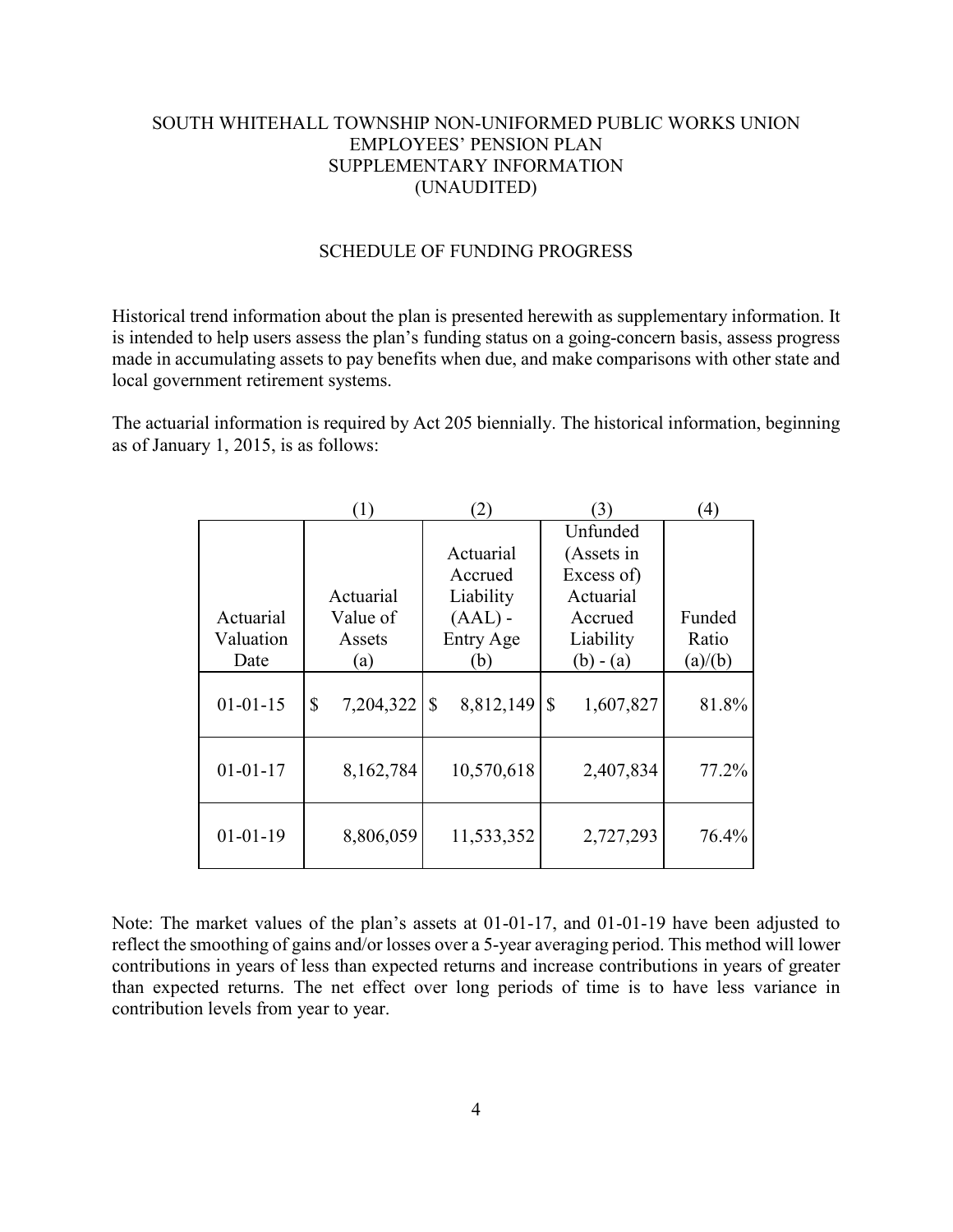# SOUTH WHITEHALL TOWNSHIP NON-UNIFORMED PUBLIC WORKS UNION EMPLOYEES' PENSION PLAN SUPPLEMENTARY INFORMATION (UNAUDITED)

The comparability of trend information is affected by changes in actuarial assumptions, benefit provisions, actuarial funding methods, accounting policies, and other changes. Those changes usually affect trends in contribution requirements and in ratios that use the actuarial accrued liability as a factor.

Analysis of the dollar amount of the actuarial value of assets, actuarial accrued liability, and unfunded (assets in excess of) actuarial accrued liability in isolation can be misleading. Expressing the actuarial value of assets as a percentage of the actuarial accrued liability (Column 4) provides one indication of the plan's funding status on a going-concern basis. Analysis of this percentage, over time, indicates whether the system is becoming financially stronger or weaker. Generally, the greater this percentage, the stronger the plan.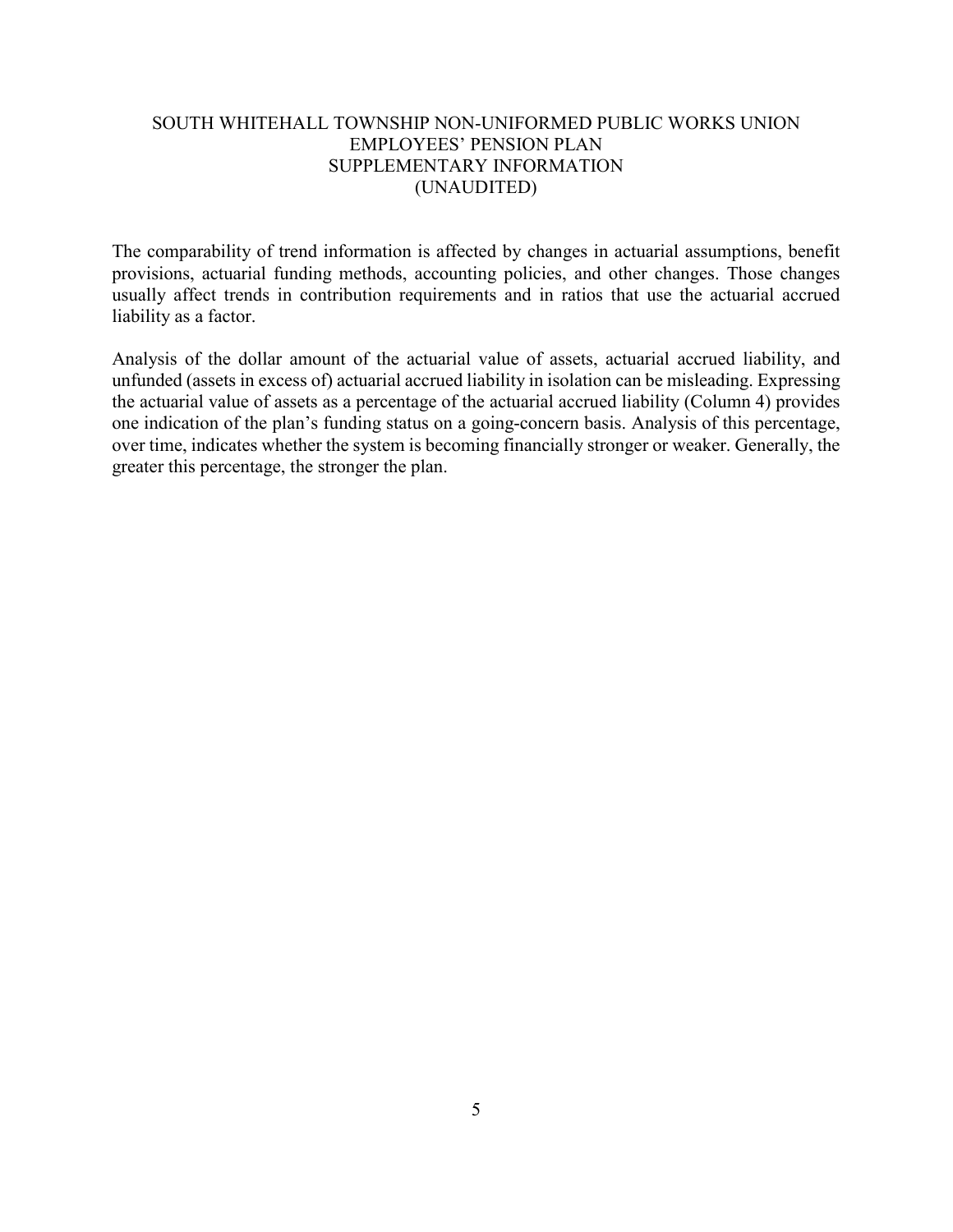# SOUTH WHITEHALL TOWNSHIP NON-UNIFORMED PUBLIC WORKS UNION EMPLOYEES' PENSION PLAN SUPPLEMENTARY INFORMATION (UNAUDITED)

|              |                                                      |              |                                    |                          |                                                             | Contributions as<br>a Percentage of<br>Covered-<br>Employee<br>Payroll                                               |  |
|--------------|------------------------------------------------------|--------------|------------------------------------|--------------------------|-------------------------------------------------------------|----------------------------------------------------------------------------------------------------------------------|--|
|              |                                                      |              |                                    |                          |                                                             |                                                                                                                      |  |
|              |                                                      |              |                                    |                          |                                                             |                                                                                                                      |  |
| 330,891      |                                                      | 330,891      |                                    |                          |                                                             |                                                                                                                      |  |
| 334,286      |                                                      | 334,286      |                                    |                          |                                                             |                                                                                                                      |  |
| 432,580      |                                                      | 432,580      |                                    | -                        |                                                             |                                                                                                                      |  |
| 432,878      |                                                      | 452,470      |                                    |                          |                                                             | 25.27%                                                                                                               |  |
| 456,874      |                                                      | 456,902      |                                    | (28)                     |                                                             | 25.71%                                                                                                               |  |
| 433,934      |                                                      | 433,934      |                                    | $\overline{\phantom{a}}$ |                                                             | 24.35%                                                                                                               |  |
| 431,296      |                                                      | 431,313      |                                    |                          |                                                             | 24.51%                                                                                                               |  |
| 406,560      |                                                      | 406,560      |                                    |                          |                                                             | 25.62%                                                                                                               |  |
| 404,504      |                                                      | 404,504      |                                    |                          |                                                             | 31.02%                                                                                                               |  |
| $\mathbb{S}$ | Actuarially<br>Determined<br>Contribution<br>246,918 | $\mathbb{S}$ | Actual<br>Contributions<br>246,918 | $\mathcal{S}$            | Contribution<br>Deficiency<br>(Excess)<br>(19, 592)<br>(17) | \$<br>Covered-<br>Employee<br>Payroll*<br>1,790,358<br>1,777,401<br>1,781,978<br>1,759,824<br>1,586,857<br>1,303,969 |  |

#### SCHEDULE OF CONTRIBUTIONS

\* This schedule is presented pursuant to the implementation of GASB Statement No. 67, *Financial Reporting for Pension Plans* by reporting entities responsible for administering the pension plan to improve financial reporting by state and local governmental pension plans. Due to the statement being implemented only recently, the amount of Covered-Employee Payroll was not provided for years prior to 2014.

\*\* Based on an estimate prepared by our department, the 2019 Actuarially Determined Contribution was improperly calculated resulting in a Contribution Deficiency of \$164,237 as further discussed in the finding and recommendation of this report.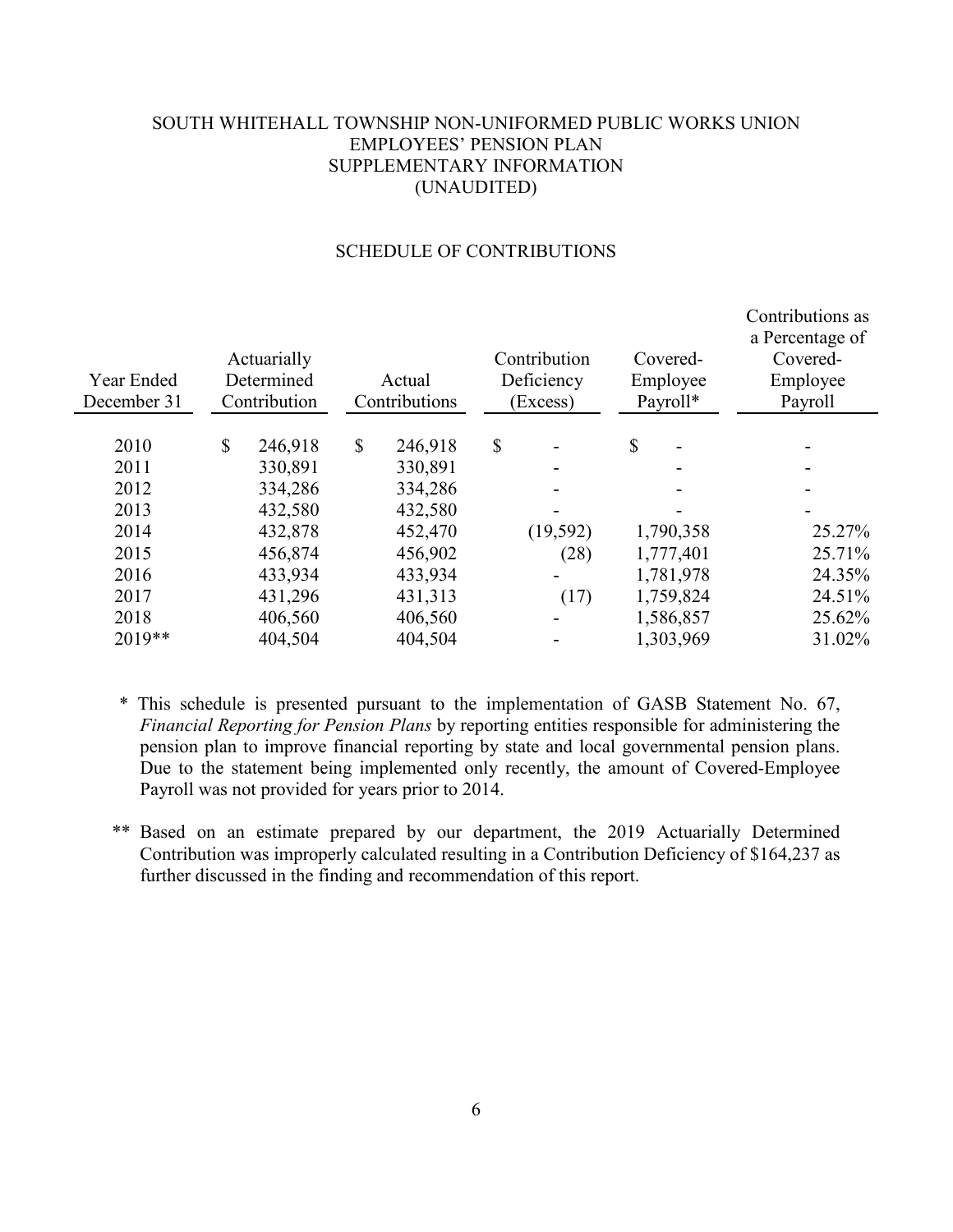# SOUTH WHITEHALL TOWNSHIP NON-UNIFORMED PUBLIC WORKS UNION EMPLOYEES' PENSION PLAN SUPPLEMENTARY INFORMATION NOTES TO SUPPLEMENTARY SCHEDULES (UNAUDITED)

The information presented in the supplementary schedules was determined as part of the actuarial valuation at the date indicated. Additional information as of the latest actuarial valuation date follows:

| Actuarial valuation date      | January 1, 2019                                                                                                                                               |
|-------------------------------|---------------------------------------------------------------------------------------------------------------------------------------------------------------|
| Actuarial cost method         | Entry age normal                                                                                                                                              |
| Amortization method           | Level dollar                                                                                                                                                  |
| Remaining amortization period | 6 years                                                                                                                                                       |
| Asset valuation method        | Plan assets are valued using the method<br>described in Section 210 of Act 205, as<br>amended, subject to a ceiling of 120%<br>of the market value of assets. |
| Actuarial assumptions:        |                                                                                                                                                               |
| Investment rate of return     | 7.875%                                                                                                                                                        |
| Projected salary increases    | 5.00%                                                                                                                                                         |